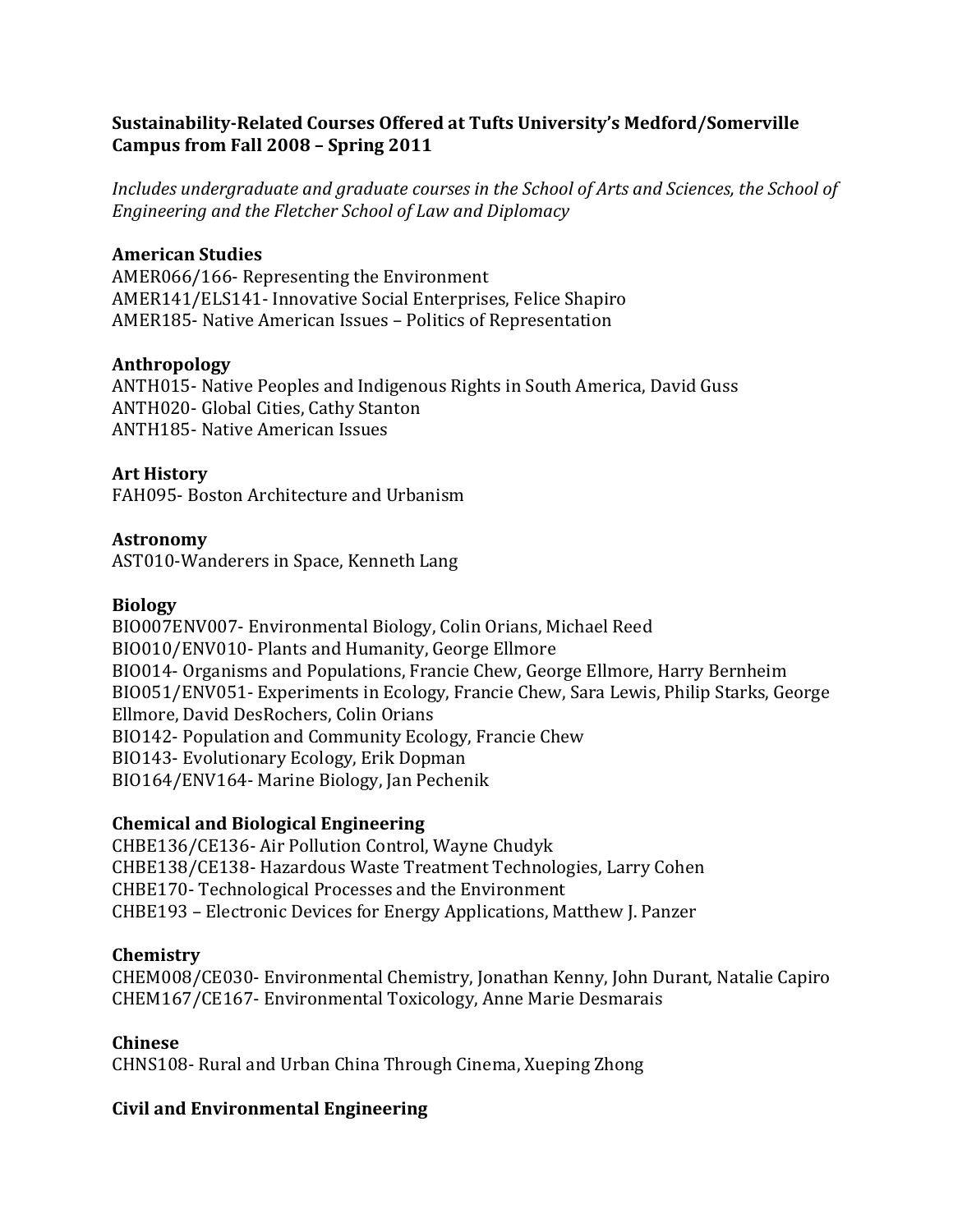CE001- Introduction to Civil and Environmental Engineering, Kurt Pennell

CE032- Environmental Engineering Principles, Steven Chapra, Wayne Chudyk, Kurt Pennell CE054/CH54/ENV54- Fundamentals of Epidemiology, Mark Woodin

CE070/ENV70- Introduction to Hazardous Materials Management, Anne Marie Desmarais CE093- Special Topics in Civil and Environmental Engineering (Spring), Christopher Swan,

John Durant

CE094- Special Topics in Civil and Environmental Engineering (Fall), Brian Brenner

CE099- Internship in Civil and Environmental Engineering, Brian Brenner, Betsy Kulamer

CE103- Water Quality Monitoring, Steven Chapra

CE112/ENV112- Hydrology/Water Resource, Shafiqul Islam, Richard Vogel

CE113/GEO113- Groundwater, Grant Garven

CE131- River Hydraulics and Restoration, Richard Vogel

CE132- Environmental Engineering Processes, Andrew Ramsburg

CE133- Wastewater Plant Design, Wayne Chudyk

CE137- Public Health, David Gute

CE139- Bioremediation: Natural and Enhanced, Wayne Chudyk

CE142- Advanced Soil Mechanics, Christopher Swan

CE143- Site Remediation, Wayne Chudyk

CE194/GEO132- Groundwater Chemistry and Quality, Grant Garvin

CE201/UEP201/ENV201- Land Use Planning II, Jon Witten

CE202- Environmental Statistics, Richard Vogel

CE207/UEP207/ENV207- Environmental Law, Robert Russell

CE212- Chemical Principles in Environmental and Water Resources Engineering, Wayne Chudyk

CE213- Transport Principles in Environmental and Water Resources Engineering, Andrew Ramsburg

CE214- Environmental and Resource Systems, Annette Huber-Lee and Richard Vogel

CE239- Physicochemical Processes in Water and Wastewater

CE240- Principles of Wastewater Treatment

CE241/MPH241- Biology Water and Health, David Gute

# **Community Health**

CH099- Special Topics: Social Movements and Public Health, Kevin Irwin

CH104- Women and Health, Alissa Spielberg

CH188- Special Topics: Computer and Intelligent Medicine, Simon Glickman

# **Economics**

EC048- Health Economics, Andrea Balan Cohen and Emilia Simeonova

EC124- State and Local Public Finance, Thomas Downes

EC127- Urban Economics, Anna Hardman

EC130- Topics in Environmental Economics, Ekaterina Gnedenko

EC132- Economics of Energy Markets, Gilbert Mitcalf

EC135- Topics in Economic Development

EC144- Income Inequality, Poverty and Economic Justice, Linda Loury

EC165- Labor and Global Supply Chains, Drusilla Brown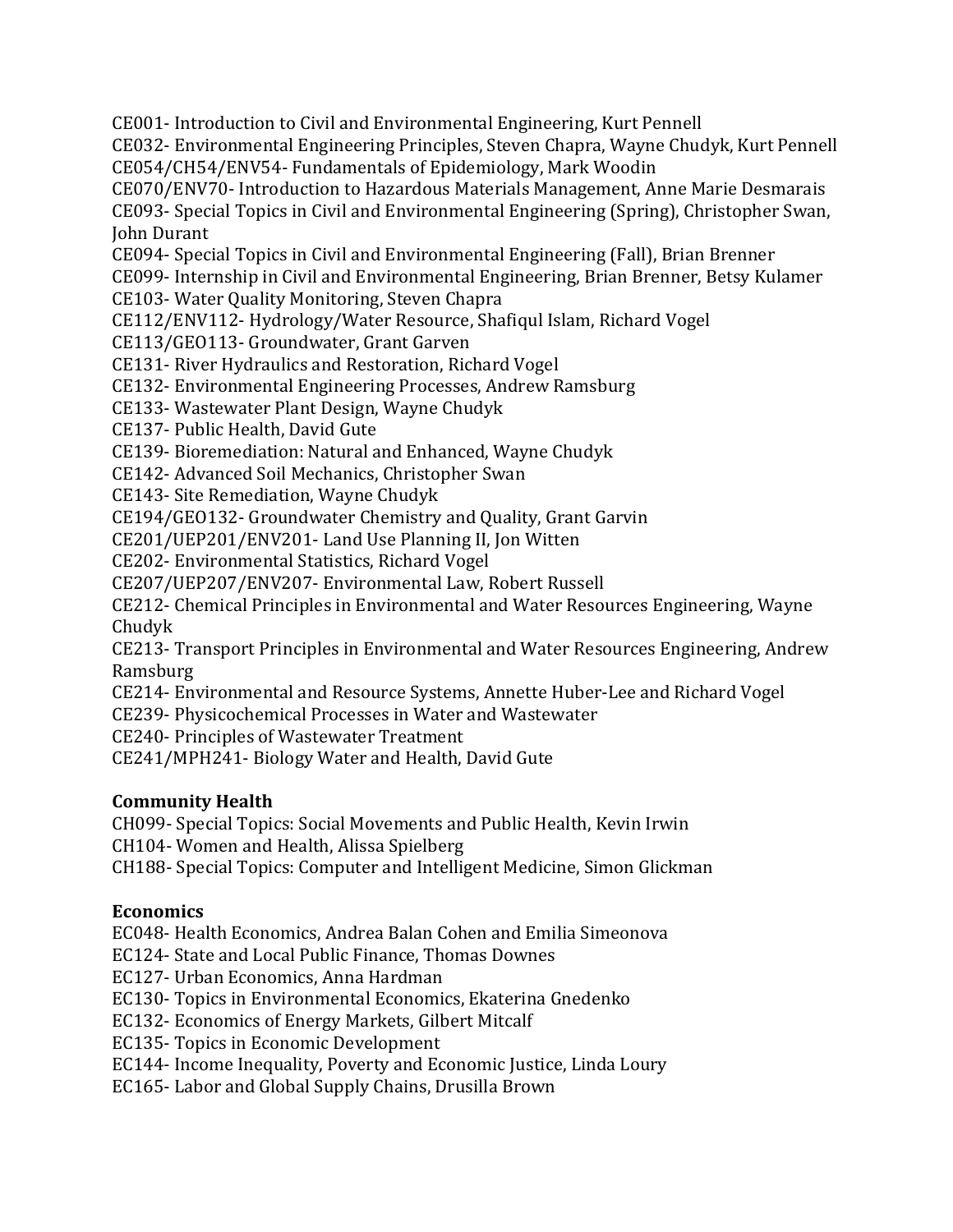### **Education**

ED164/PJS164- Education for Peace and Justice, Deborah Donahue-Keegan and Kathleen Weiler

### **Engineering-Introduction**

EN020- Clean Your Room (CEE) EN021- Computers and the Environment (CEE), Richard Vogel EN038- Environmental Measurements (CEE) EN068- Ecology of Business (CEE), Stephen Levine

### **English**

ENG160/ENV160/PSJ150- Environmental Justice and U.S. Literature, Elizabeth Ammons

### **Nutrition**

NUTR215/UEP223- Fundamental of U.S. Agriculture, Tim Griffin NUTR233- Agriculture Science and Politics I, Tim Griffin NUTR324/DHP213 – Humanitarian Politics, Peter Walker NUTR327– Food Systems, Hugh Joseph NUTR333- Agriculture Science and Politics II, Tim Griffin

### **Environmental Studies**

ENV099- Environmental Internship, George Ellmore ENV193-02/UEP232- Introduction to GIS, Barbara Parmenter ENV196-05/UEP294-05- Remote Sensing, Eman Ghoneim ENV200-01/UEP200- Land Use Planning, Jon D. Witten ENV286-01/UEP286- Environmental Ethics, Sheldon Krimsky

# **Experimental College**

EXP021-F- Eco-Psychology EXP038-S- The Consumer Society EXP058-CF- Marketing for Social Change, Dorie Clark EXP065-F- Healing Plants: Culture and Ecology in South America, Angela Steward, Selena Ahmed EXP085-S- Ethical Leadership in Business, Steve Frigand

### **Fletcher School**

DHP P214: Introduction to Global Health EIB B284: Petroleum in the Global Economy DHP D236: Global Migration and Displacement DHP D237: Nutrition in Complex Emergencies: Policies, Practice and Decision-making EIB E215m: Empirical Topics in Globalization DHP P216: Resilience Audits in International Humanitarian Policy and Public health EIB E247 Economic Development and Econometric impact evaluation DHP P290: Migration and Transnationalism in Latin America

# **Geology**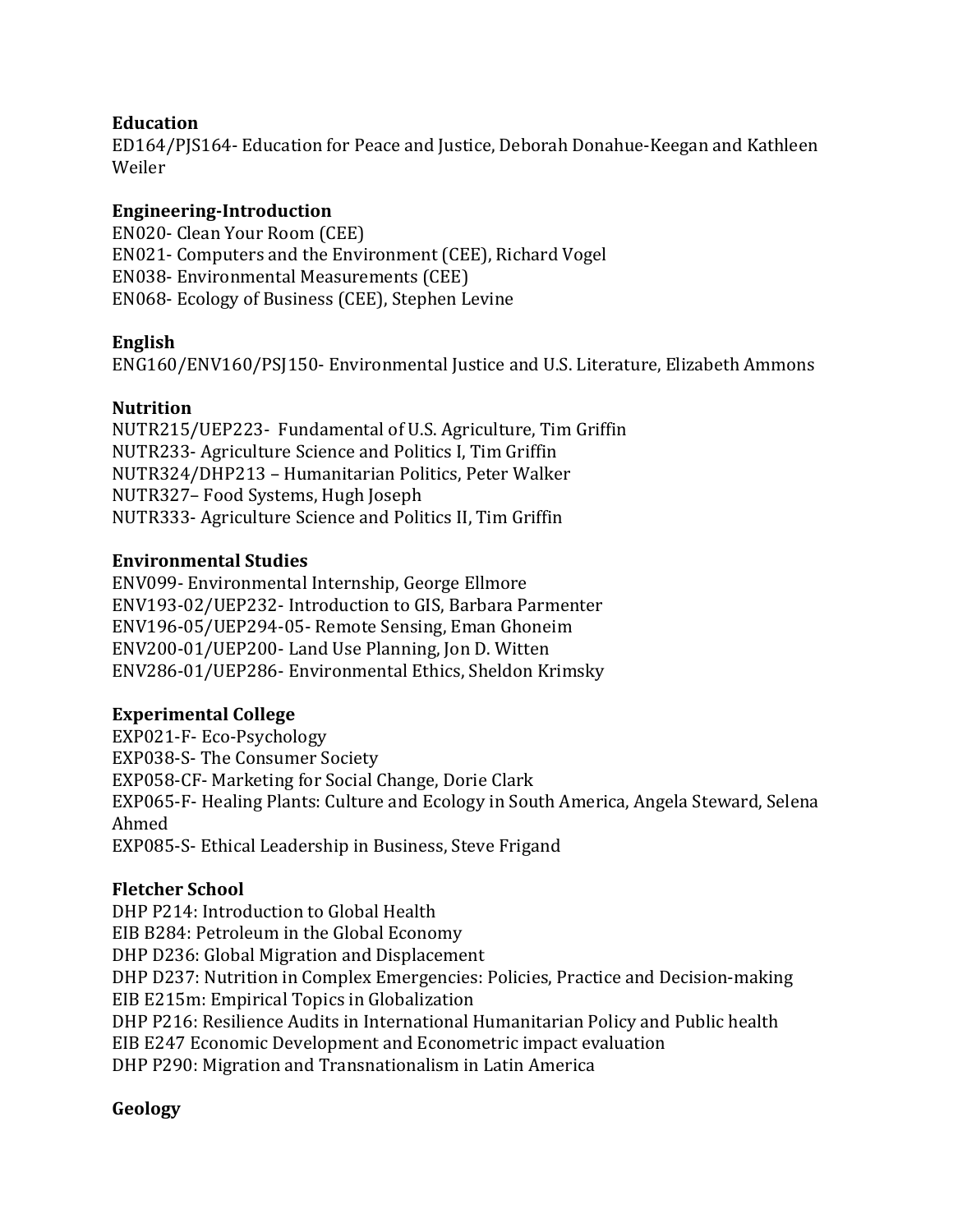GEO002- Environmental Geology w/Lab, Jack Ridge, Jacob Benner, Anne Gardulski, Molly McCanta GEO005- Introduction to Oceanography, Anne Gardulski GEO115- Quaternary and Glacial Geology, Jack Ridge

#### **History**

HIST103- Consumption, Power and Identity: Food and Clothing in Modern Times, Ina Baghdiantz McCabe

### **Peace and Justice Studies**

PJS111/SOC111- Social Change and Community Organizing PJS114- Social Movements in American Politics PJS135-01/SOC135- Social Movements, Matthew Gregory PJS141/Phil141- Global Justice, Lionel McPherson

### **Philosophy**

PHIL024- Intro to Ethics, David Denby PHIL124- Bioethics, Mitchel Silver

### **Physics**

PHY005- The Nuclear Age-Its Physics and History

### **Political Science**

PS173- International Environmental Politics PS188-20 – Politics of International Environmental Negotiation, Nancy Gleason PS194- U.S. Environmental Policy, Kent Portney PS250 – Elements of International Environmental Policy, William Moomaw

### **Psychology**

PSY013- Social Psychology, Sina Nathanson

### **Sociology**

SOC050- Globalization and Social Space, Anna da Silva, Paul Joseph SOC113- Urban Sociology, Ryan Centner SOC184/UEP273- Non-profits, States and Markets, Susa Ostrander

### **Urban and Environmental Policy and Planning**

UEP122- Biotechnology: Social and Environmental Issues, Sheldo Krimsky UEP166- Environment, Development, and Security in International Politics, Ingar Palmlund, Ann Urosevich, Maria Nicolau UEP171- Planning Challenges UEP173- Transportation Planning, Mark Chase UEP 174- Clean Air and Water, Rusty Russell UEP178- Planning for Low Impact Development, Jon D. Witten UEP191- Philanthropy and Fundraising, Patricia Bonner-DuVal, Sylvia Johnson UEP205- Urban Planning and Design, Christine Cousineau